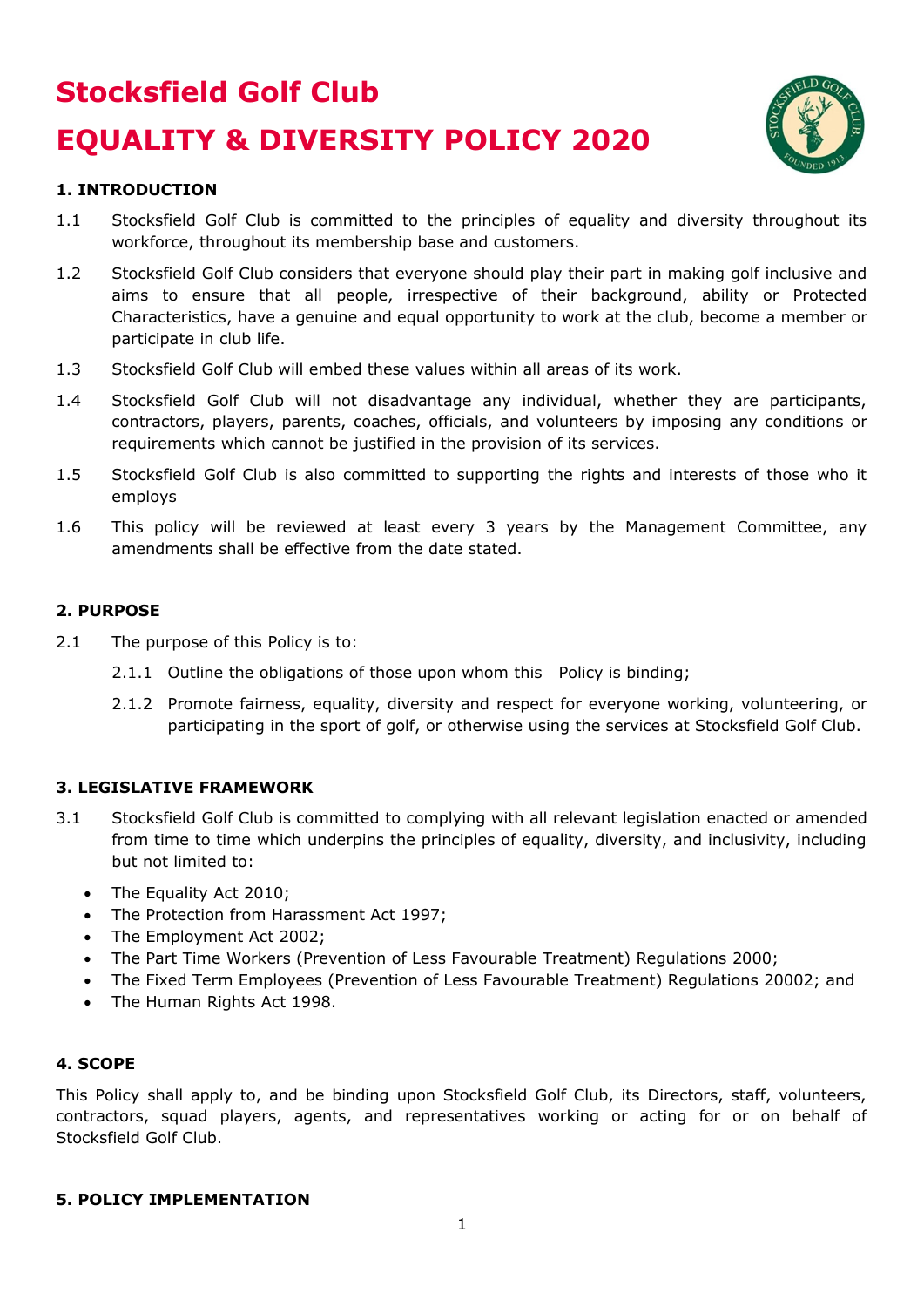- 5.1 Stocksfield Golf Club will:
- 5.1.2 Encourage the involvement of all people regardless of background, ability, or any Protected Characteristic, in golf;
- 5.1.3 Ensure that all competitions, events and activities administered by Stocksfield Golf Club are carried out in a fair and equitable way (except where specific situations and conditions prevent this, and except where Positive Action is necessary);
- 5.1.4 Monitor and review all Stocksfield Golf Club policies and procedures to ensure that they comply with the requirements of this Policy;
- 5.1.5 Monitor the diversity of its members, participants, players and volunteers in order to better understand the diversity that currently exists within Stocksfield Golf Club. All such monitoring of personal data shall be undertaken in compliance with England Golf's Data Protection Policy and the Data Protection Act 2018.
- 5.1.6 Provide appropriate training and support to all staff, contractors, officials and volunteers to raise awareness of both the collective and individual responsibilities imposed by this Policy and the Key Concepts outlined in Paragraph 6 of this Policy.
- 5.1.7 Publish this Policy on its website.

## **6. KEY CONCEPTS**

- 6.1 Direct and indirect discrimination is outlined in **Appendix One**;
- 6.2 Harassment is outlined in **Appendix Two**;
- 6.3 Victimisation is outlined in **Appendix Three**;

### **7. BREACHES**

- 7.1 Stocksfield Golf Club takes seriously all claims of inappropriate behaviour, bullying, harassment, victimisation and/or discrimination, whether direct or indirect, by a contractor, player, parent, coach, official or volunteer who works for, on behalf of, or represents Stocksfield Golf Club .
- 7.2 Alleged breaches of this Policy shall be dealt with using the Club's complaints, disciplinary or staff grievance procedure as appropriate.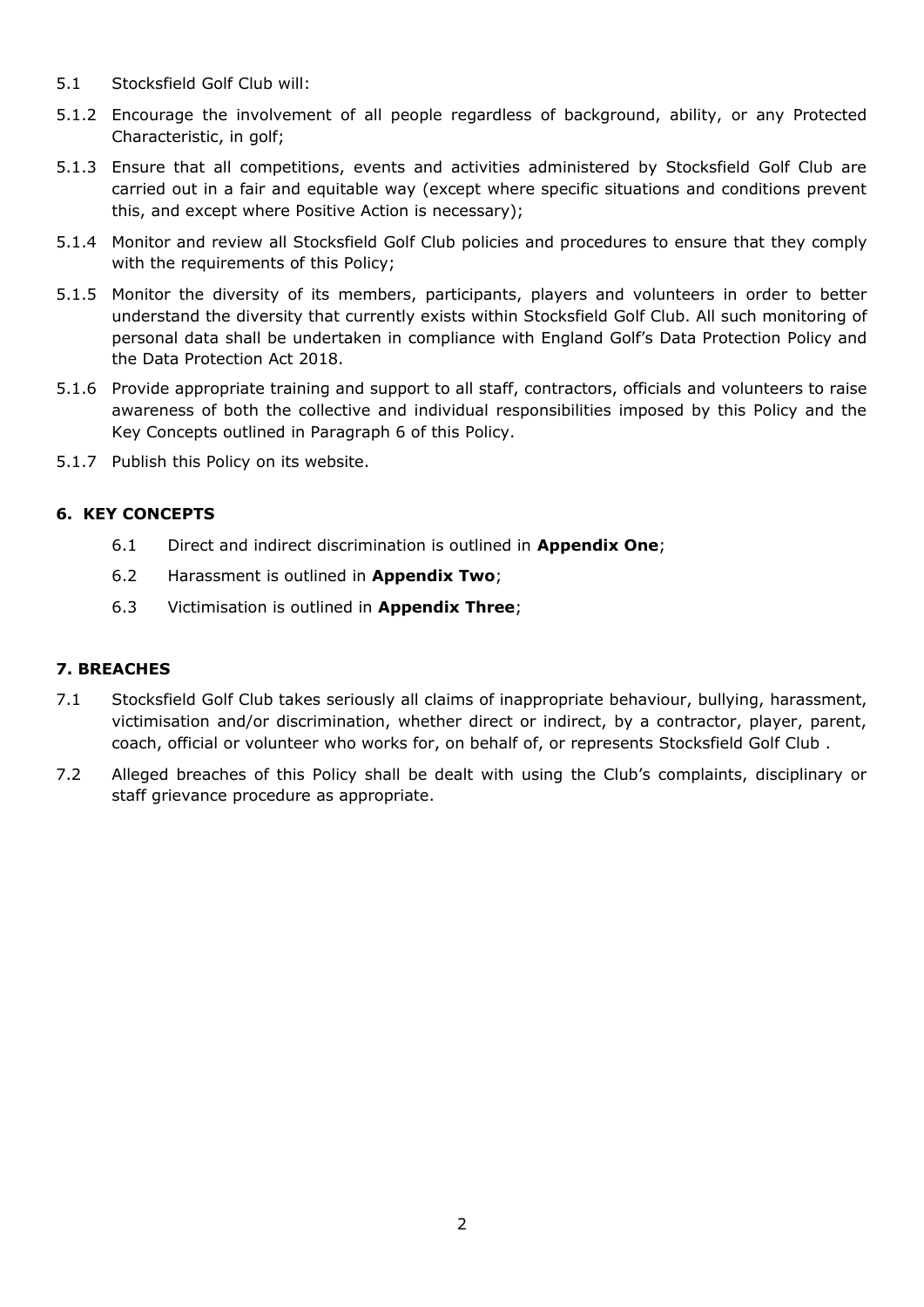#### **APPENDIX ONE**

## **The Equality Act 2010 and Discrimination**

Every individual and organisation to whom this Policy applies must not act in a way which is directly or indirectly discriminatory and must make reasonable adjustments to avoid discriminating against anyone with a Protected Characteristic. Failure to do so will be considered a breach of this Policy, and may be a breach of the Equality Act 2010,

The Equality Act 2010 makes it unlawful to discriminate directly or indirectly against individuals or groups with certain "Protected Characteristics". The "Protected Characteristics" are listed in section 4 of the Act:

- Age:
- Disability;
- Gender Reassignment;
- Marriage and Civil Partnership;
- Pregnancy and Maternity;
- Race;
- Religion or Belief;
- Sex;
- Sexual Orientation.

## **Direct Discrimination**

Direct Discrimination is defined at section 13(1) of the Equality Act 2010: "*A person (A) discriminates against another (B) if, because of a protected characteristic, A treats B less favourably than A treats or would treat others.*"

### **Indirect Discrimination**

Indirect Discrimination is defined at section 19(1) of the Equality Act 2010: "*A person (A) discriminates against another (B) if A applies to B a provision, criterion or practice which is discriminatory in relation to a relevant protected characteristic of B's.*"

Indirect discrimination occurs where less favourable treatment is not necessarily the main effect or objective of an action or decision.

Since the nature of indirect discrimination is that the discriminatory effect an unexpected or unforeseen effect of a good faith decision, complaints of indirect discrimination should therefore be considered carefully and objectively, and not dismissed out of hand purely because the effect was not an expected or intentional one.

### **Actions and Intentions**

An action or decision will still be considered discriminatory even if the less favourable treatment is unintentional. It may not always be obvious to the perpetrator that their actions are discriminatory. Indirect discrimination is often unintentional, but it is not a defence to an allegation of discrimination to say that the perpetrator did not mean to discriminate against a person or group. Discrimination can arise out of actions and decisions, but can also arise out of omissions and failure to take actions or decisions.

### **Reasonable Adjustments**

Everybody to whom this Policy applies is under a duty to make reasonable adjustments to avoid discriminating against any individual or group with a Protected Characteristic.

The duty is to make *reasonable* adjustments. It is not unreasonable for adjustments to cost time, money, or other resources. However, an adjustment may not be reasonable if the cost is disproportionately high, or making the adjustment would be unfeasible.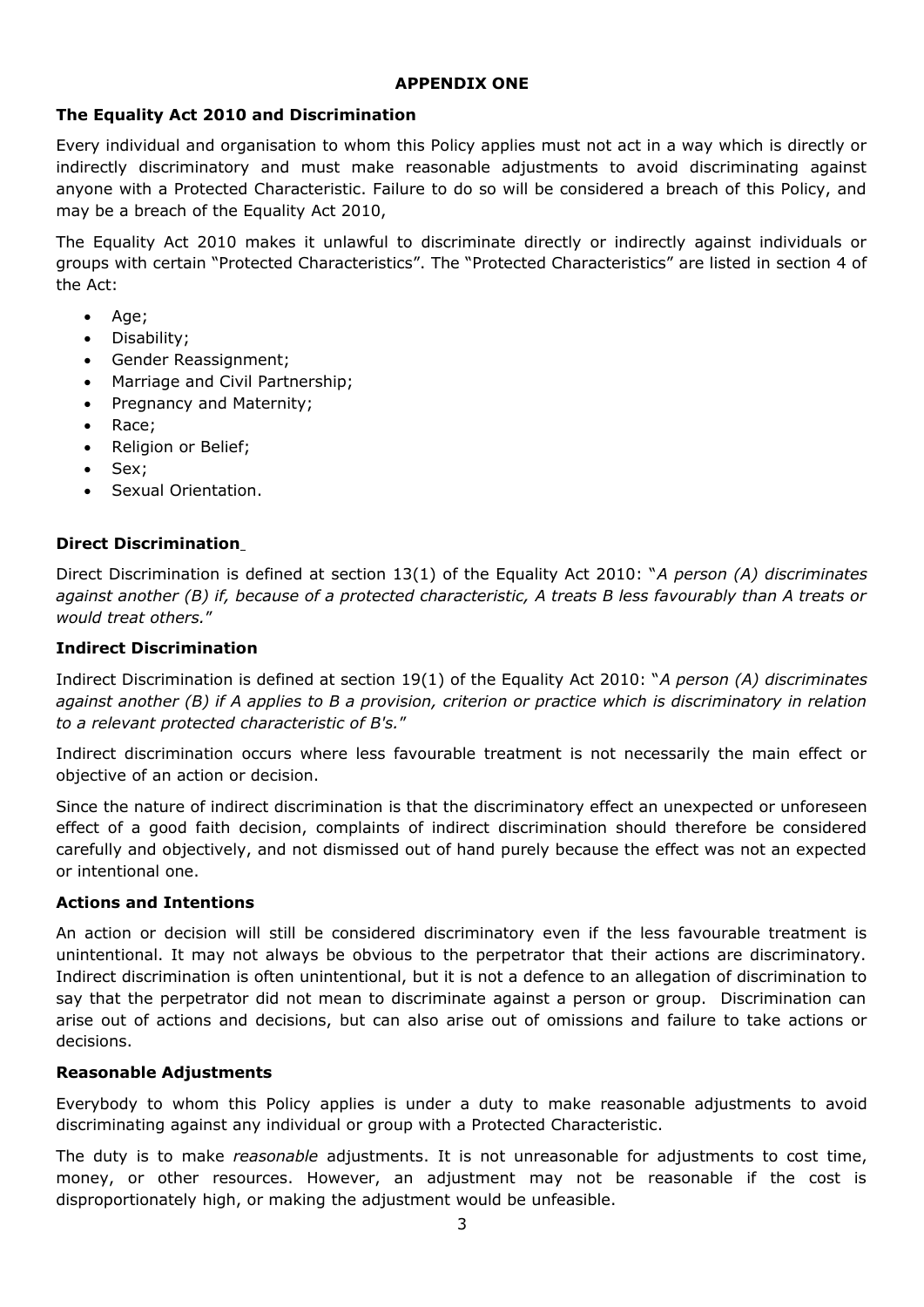## **Positive Action**

It can be lawful to make decisions that discriminate on the basis of a Protected Characteristic in very limited and exceptional circumstances, if the discrimination is a 'Positive Action' taken in order to address an underrepresented group or Protected Characteristic. Positive Actions must be reasonable, justifiable, and clearly linked to a legitimate aim.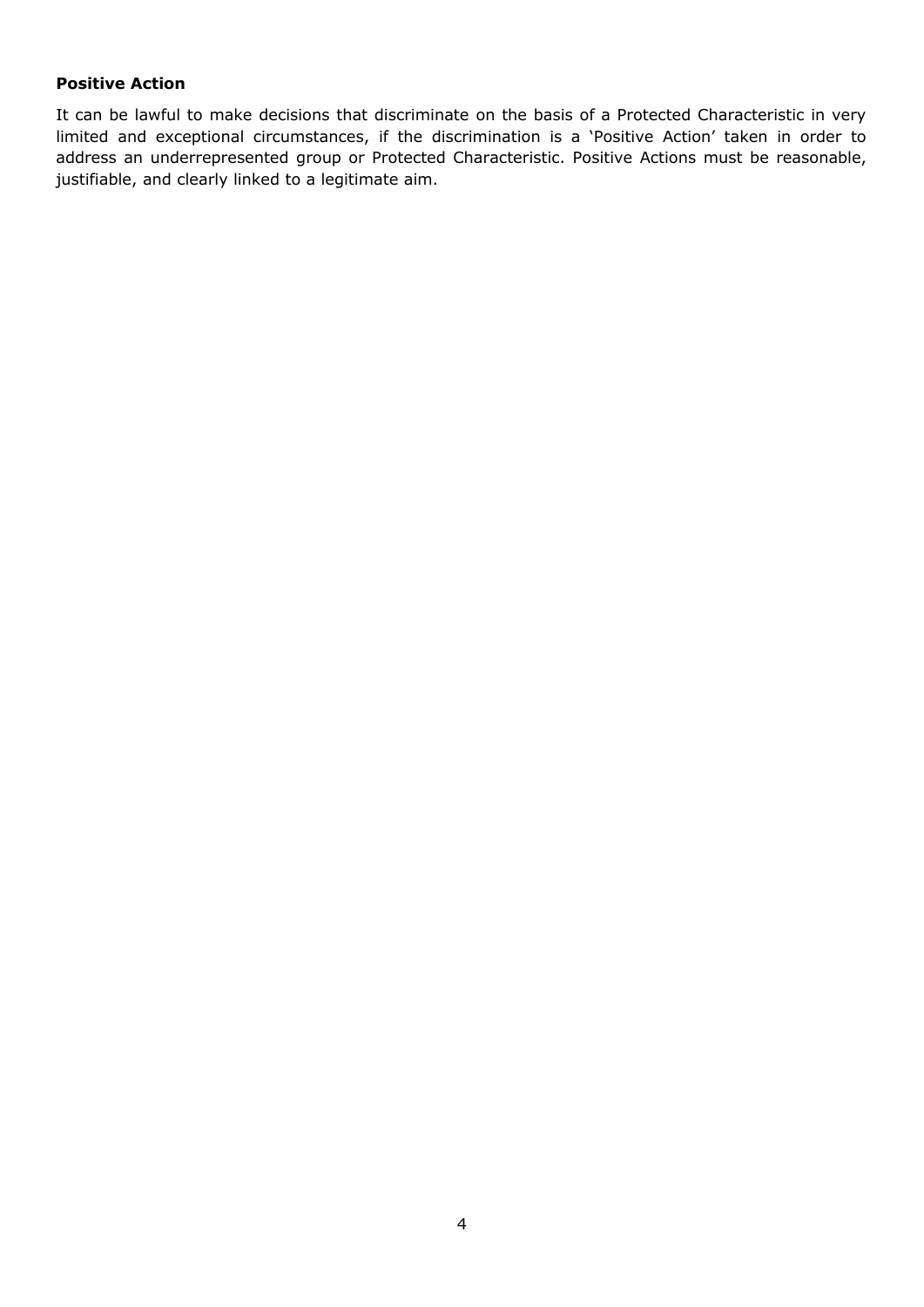#### **APPENDIX TWO**

### **Harassment**

Harassment is defined in section 26(1) of the Equality Act 2010. Harassment occurs where a person engages in unwanted conduct related to a Protected Characteristic (outlined in the Equality Act 2010), which has the purpose of either:

- Violating the other person's dignity; or
- Creates an intimidating, hostile, degrading, humiliating or offensive environment for the other person.

In determining whether conduct amounts to harassment, regard is had to:

- The perception of the victim;
- Whether it is reasonable for the conduct to have the perceived effect; and
- The Wider circumstances of the matter.

## **Sexual Harassment**

Sexual harassment occurs where a person engages in unwanted conduct of a sexual nature, and the conduct has the purpose or effects outlined above.

### **One Off Incidents**

A single, isolated, or one-off incident can still amount to harassment. The key consideration is the purpose or effect of the conduct.

### **Protection from Harassment Act 1997**

Harassment can still occur even if it not based on a Protected Characteristic. The Protection from Harassment Act 1997 made it a civil, and sometimes a criminal, offence to carry out a course of conduct that amounts to harassment.